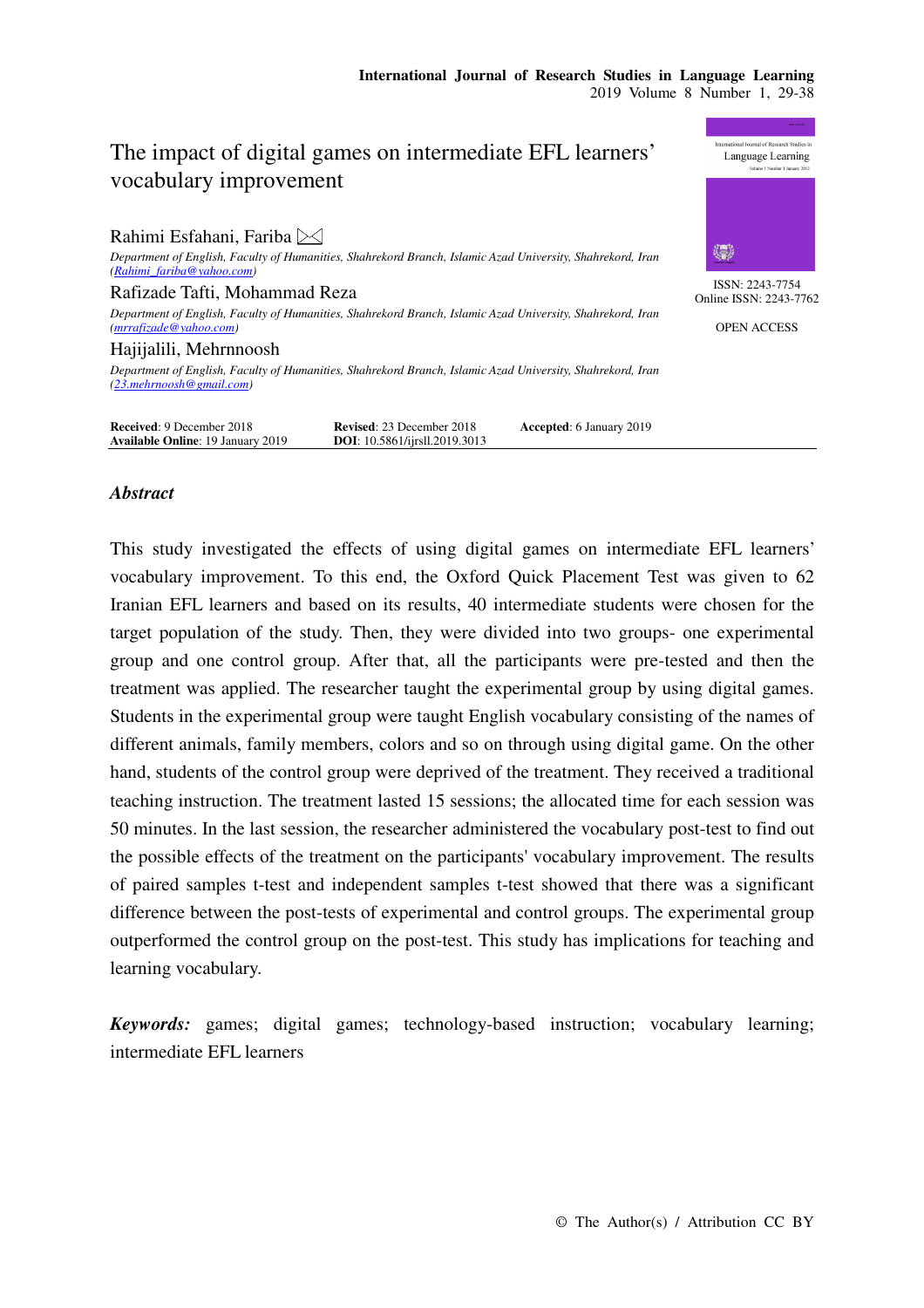### **The impact of digital games on intermediate EFL learners' vocabulary improvement**

### **1. Introduction**

If language structure makes up the skeleton of language, then it is vocabulary that provides the vital organs and flesh (Harmer, 1991). Horwitz (1988) has discovered that a considerable number of the ESL learners completing her questionnaire-ranging between 25% and 39%- either agreed or strongly agreed that the most vital part of learning a foreign language is vocabulary learning. Vocabulary learning has gained much interest in the field of second language acquisition, thus the important point here is how words are learned. In late1980s and 1990s so many studies were developed in this area and researchers tried to find the meaning of effective and efficient in short term and long term vocabulary learning (Cartner & Nunan, 2002). Some researchers (Yoshii & Flaitz, 2002) identified vocabulary learning as a pivotal part of each student's life, while other researchers though accept the importance of vocabulary acquisition in language proficiency and academic development; their opinions about how vocabulary should be learned have varied extensively.

Learning vocabulary through games had attained a considerable amount of attention. Donmus (2010) believed that "The estimation of instructive games has been expanding in language training since they help to make language instruction amusing" (p. 1497). As indicated by Donmus (2010), when games and instruction are consolidated, it very well may be educative and training situations can be engaging. The students who learned with the utilization of games, increase inspirational states of mind and can be more propelled while learning. This is a survey of the impacts of utilizing games on learning vocabulary in English as a foreign dialect (EFL). Vocabulary in English is mostly educated outside of context as confined or isolated words; the principle criticism along these lines of instructing is that vocabulary cannot be learnt in segregation (Al Neyadi, 2007).

Activities which include students in considering the words, such as utilizing games enable students to recall the objective words all the more effectively. Learning vocabulary is a diligent work, so endeavor is required to comprehend, create and control the objective words. Games help and urge numerous students to learn target language all the more effortlessly. They additionally assist instructors with creating contexts in which the objective words are valuable and significant; they likewise bring fun for understudies, in this manner enable them to learn and hold new words more rapidly. In other words, game-based learning can make an important context for language learning process. Subsequent to learning and rehearsing new vocabulary through games, learners have the chance to utilize language in a non- stressful manner (Uberman, 1998).

Recreations are beneficial and advantageous in learning vocabulary. They are inspiring in light of the fact that they usually include neighborly rivalry and make agreeable learning condition, so learners have a chance to cooperate. They enhance learners' communicative abilities and they have an opportunity to utilize the target language (Sorayaie- Azar, 2012). Therefore, vocabulary games bring real world context into the classroom, and enhance students' use of English in a flexible, communicative way. The role of games in teaching and learning vocabulary cannot be ignored.

### *1.1 Objectives and Significance of the Study*

Learning vocabulary through games is one of the successful and intriguing ways that can be connected in classrooms. In this manner, the goal of the present study was to research the impacts of utilizing digital games on Iranian EFL students' vocabulary learning. Diverse examinations uncovered that amusements are valuable in vocabulary learning since they upgrade students' capacity to retain words, energize students' collaboration, enhance their informative abilities and improve students' inspiration. By utilizing vocabulary games, learners can utilize the language all the more informatively and communicatively. Games likewise can assist the educators with creating settings in which the language is helpful and important. Rohani and Pourgharib (2013) believe that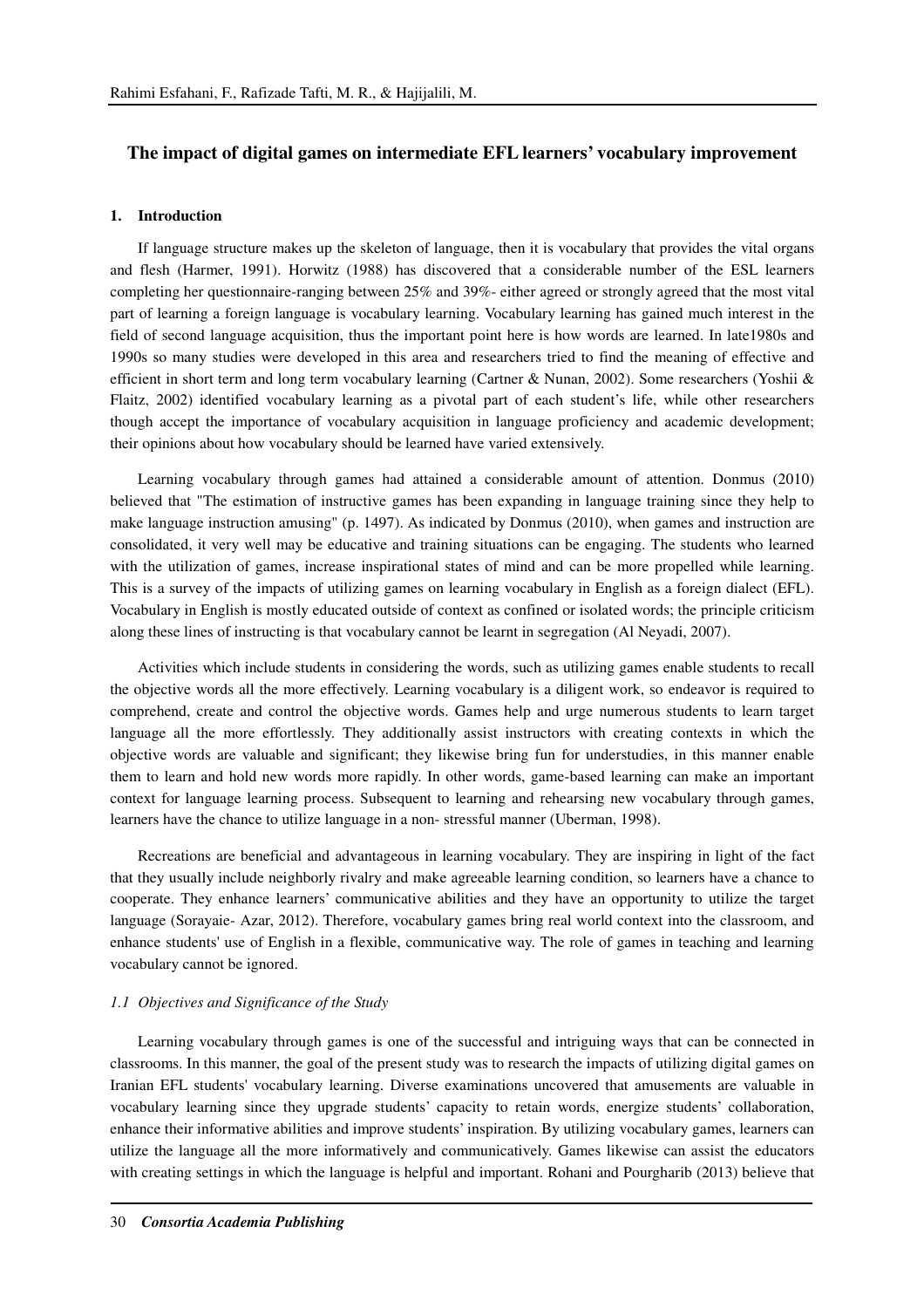with the utilization of games, the instructor can make different settings in which learners need to utilize the language to impart, exchange data and express their very own assessments.

The discoveries of this study are expected to give learners responsibility and the chance of being dynamic physically and rationally. Games are student-focused as opposed to instructor-focused, they effortlessly catch students' eye, increment their cooperation and are amusing to play in the formal scholastic process, and mingle students. What's more, learners gain or create numerous abilities, for example, alternating, working independently and working with others as a group toward a shared objective. The results of this investigation may assist material designers with incorporating more games-based exercises in EFL English materials.

### *1.2 Research Question*

The present study was designed to answer the following question:

**RQ:** Does using digital games have any significant effect on Intermediate EFL learners' vocabulary improvement?

### *1.3 Research Null Hypothesis*

The present study tried to test the following hypothesis:

**H0:** Using digital games does not have any significant effect on Iranian EFL learners' concrete vocabulary improvement.

### **2. Theoretical Background**

#### *2.1 Vocabulary*

The field of second language acquisition has seen the re-sparkling of enthusiasm for one region of vocabulary learning over the most recent 25 years (Meara, 1980). Vocabulary information is regularly seen as a basic device for second language students since an insufficient vocabulary in a second language blocks advantageous communication. On the significance of vocabulary procurement, Schmitt (2000) stresses that "lexical information is fundamental to open fitness and to the securing of a second language" (p. 55). Rubin and Thompson (1994) point to the job of vocabulary in correspondence "One can't talk, read or compose a foreign o jlanguage without knowing a lot of words. Vocabulary is at the heart of mastering a foreign language".

Schmitt (2010) on the significance of vocabulary learning in language utilize states "what might seem to demonstrate is that the span of one`s vocabulary is applicable to one`s execution on any language tests, as it were, that language capacity is to a significant vast degree a component of vocabulary measure" (p. 5). In procedure communication multi-word units (MWUs) are of incredible significance for native speakers and most likely for second/foreign language students. Native speakers are fluent because of having the knowledge of MWUs (or pre-formulated / Formulas / Lexical phrases (Nation & Meara, 2002).

As indicated by Blachowicz (2007), there are principles for an effective vocabulary instruction, one of which is that "vocabulary learning happens when learners are impressed in words". Firstly, learners learn words all the more adequately when they are read to and when instructor includes them in dialogs (p. 1). Furthermore "vocabulary learning happens when learners are dynamic in finding manners by which words are identified with encounters and to each other", explore demonstrates that when student can make a system of importance for another word in her/his own specific manner, she/he would learn better, that is, the point at which they are dynamic in learning process they are so effective (p. 2). Third one is that "vocabulary learning happens when learners customize word learning". At the point when students utilize their past experiences for adapting new words, they learn more effectively" (p. 3).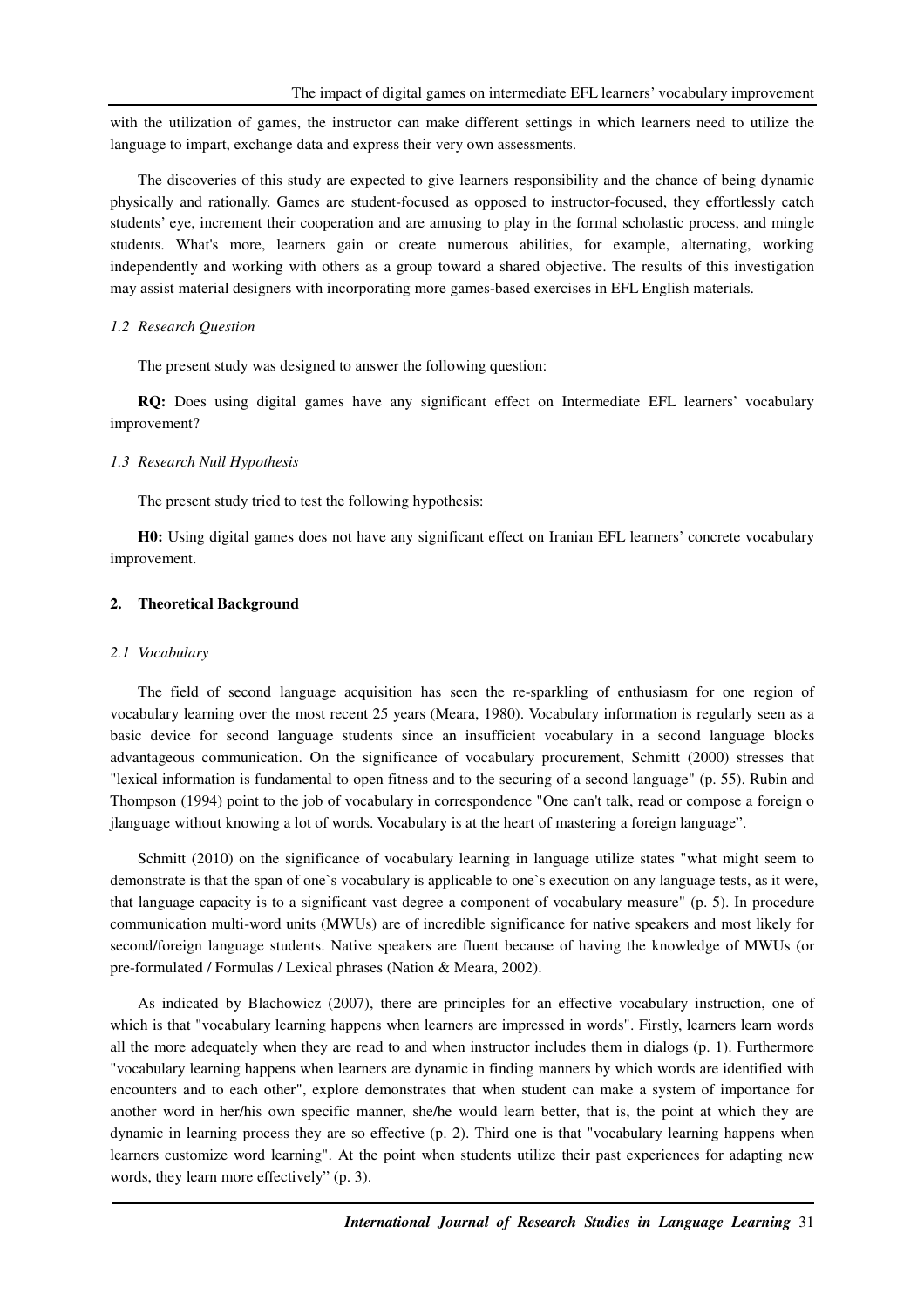The fourth principle is "vocabulary learning expands on different wellspring of data", when learners ought to learn particular words, they have to utilize different wellsprings of data" (p. 4). Fifth rule is that "vocabulary learning happens when learners gain authority over their own learning", research demonstrates that when learners select vocabulary themselves, they may learn better" (p. 4). The 6th one is that "vocabulary learning happens when learners are helped in creating autonomous systems", by free techniques he/she implies utilizing setting and utilizing lexicon, it very well may be said that when students perused the words in context, their general vocabulary is additionally created (p. 4). The last principle as per Blachowicz (2007), is "vocabulary inclining is dependable when understudies utilize words in significant ways", when students are presented to new words with various kinds of guidance, distinctive profundities and sorts of learning may have been come about" (p. 5).

### *2.2 Games and Language Learning*

According to Bardley, Lindstrm, and Rystedt (2010), games are of important advantages as follows: First, games connect all learners in the learning procedure. At the point when learners play games in pairs or groups, they have the chance to perceive and welcome the commitments of others and utilize group building aptitudes. Some classroom games center around individuals working to win against every single other companion in the class. This kind of game functions admirably with learners who are profoundly energetic and focused. Second, games give a chance to coordinated effort as well as participation. Classroom games give a chance to learners to team up and collaborate with one another, while progressing in the direction of a shared objective - winning. In a few games, learners are combined or gathered, which may prompt companion coaching and the utilization of helpful aptitudes with the end goal to win. They may not understand that they are really adapting, but rather they are cooperating towards a shared objective. Third, games give a charming learning knowledge. Making a fun and agreeable learning condition is a substantial initial move toward rousing learners. Research shows that classroom games are powerful strategies that encourage learning.

At last, games help involve all learners, give a chance to cooperate, and give an agreeable learning background" (p. 3). Gairns and Redman (1986) believe that there are three procedures connected in the introducing new vocabulary items. The first is visual methods including pantomime, signals, and Visual, for example, flashcards, Photographs, slate illustrations, wall charts, and regalia. The second one is verbal strategies: (1) utilization of illustrative circumstance, (2) utilization of equivalent word and definition, (3) complexities and alternate extremes, (4) scales, and (5) instances of the type. The last one is interpretation. It is viewed as a snappy, simple, and powerful method for passing on the importance of vocabulary. Gaming is an attribute of human nature, therefore it can be maintained that the narration of gaming goes back to the beginning of the history of human being (Demirbilek, Yilmaz, & Tamer 2010).

Schlimme (2002) considers that video games provide a context in which applicants can discuss themes and results in order to facilitate their understanding of other notions and can develop children's reading, spelling, and spatial abilities and critical-analyzing techniques. Schlimme (2002) also continues her claims and states that some simulation video games provide players with unfamiliar words which are required with the purpose of succeed in the game, and, consequently, the players' vocabulary levels may increase.

### **3. Experimental Background**

To investigate the usefulness of games on language learning some experimental studies have been done. Saffarian and Gorjian (2012) examined the role of PC constructed computer games with respect to encouraging learners' cognitive learning. Their examination researched the impact of the different kinds of instructional conveyance techniques on learners' learning accomplishment. The subjects of their investigation involved 418 EFL instructors and students managing EFL in Iranian organization. The learners' get two distinctive instructional medications: (1) customary computer-assisted instruction (CAI) projects; and (2) a PC based video game. The aftereffects of their examination uncovered that the experimental group who utilized PC games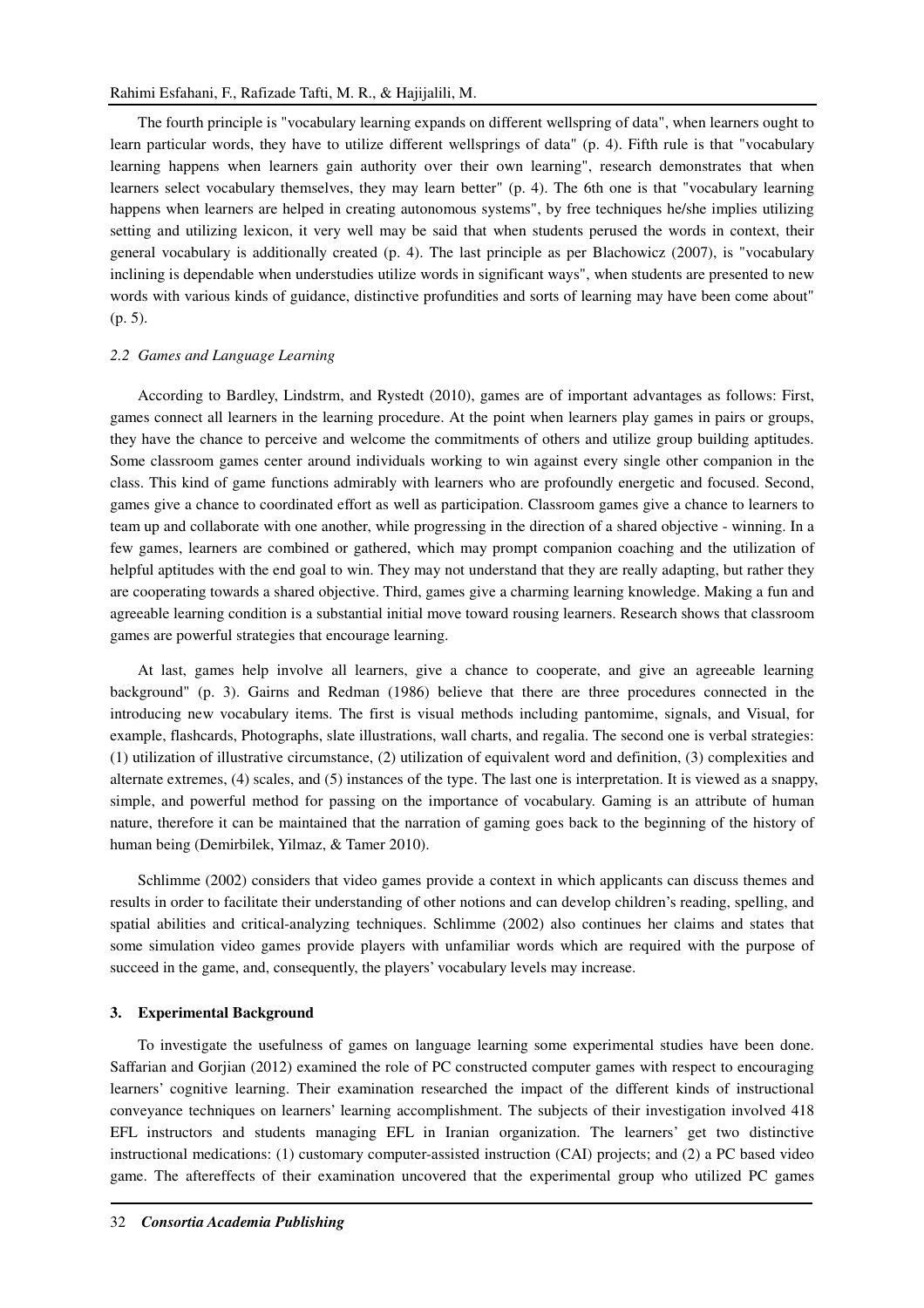performed better than the control group who did not utilize it as a training help in foreign language classroom. In other words, PC games exchanges can assume a facilitative job in teaching and learning second language.

In another research, Efendi (2013) inspected the utilization of games to enhance vocabulary mastery. The objective of his exploration was to depicting the method for "got it game"and "back to the board game" in enhancing vocabulary dominance of the seventh-grade learners. His examination was a sort of classroom action research (CAR) in which the researcher performed as the instructor who drives educating action. In order to gather information, he utilized observation checklist, field note and a test. The members of his examination were 29 learners of seventh grade learners. His examination comprised of four noteworthy advances: arranging, actualizing, watching, and reflecting. The discoveries of the investigation demonstrated that the utilization of "Got It Game" and "Back to the Board Game" with the subjects vocabulary of daily English correspondence, individuals' occupation, and individual consideration and appearance can enhance learners' vocabulary dominance accomplishment.

Correspondingly, Aslanabadi and Rasouli (2013) led an examination on the impact of games on enhancement of Iranian EFL vocabulary information in kindergartens. The purpose of their investigation was to figure out how to help youthful EFL students settle the novel vocabulary in their psyches. The investigation was directed at two kindergartens. They isolated the understudies into the test and control gathering. The test bunch gives an online dialect instructing amusement and the control assemble gives customary educating. The consequence of their investigation uncovered that Games not just convey a good time for students to the class, but they likewise rouse students and enhance their certainty.

Bahojb Jafarian and Shoari (2017) did a quasi-experimental study to examine the effect of game on Iranian young EFL learners' vocabulary learning. Sixty male learners at elementary level participated in the study which lasted one academic semester. There were two groups –one experimental and the other control- with 30 learners in each. The collected data was analyzed by means of SPSS. The findings of the study provided strong support for the effectiveness of the games on word acquisition that might be due to their role in making a relaxed, less stressful, cheerful and enjoyable atmosphere for learning.

### **4. Method**

#### *4.1 Participants*

The sample of the study consisted of 40 Iranian students between the ages of 15 and 17 years old. They were selected among 62 students from a private English Language Institute. All of them were at intermediate level of proficiency in English based on the results of Oxford Quick Placement Test (OQPT). The participants were selected based on non-random sampling; that is, the students were accepted based on a criterion - their scores on the OQPT. All the participants were male and native speakers of Persian. The selected participants were non-randomly divided into two equal groups based on convenience sampling method; one experimental group  $(n=20)$  and one control group  $(n=20)$ .

#### *4.2 Research instruments*

*Oxford Quick Placement Test (OQPT) -* The first instrument which was utilized in the present study to homogenize the participants was the OQPT. It could help the researcher to have a greater understanding of what level (i.e., elementary, pre-intermediate, intermediate) her participants were at. This test ha 60 multiple-choice items and based on it the learners whose scores were 0 to 10 were beginners; the leaners whose scores were 11 to 17 were considered as breakthrough; the learners whose scores were 18 to 29 were elementary; those learners whose scores were 30 to 39 were pre- intermediate; the students whose scores were 40 to 47 were intermediate; the learners whose scores were 48 to 54 were considered as the advanced learners and those whose scores were 55 to 60 were very advanced learners. Based on the results of this test, 40 intermediate students were regarded as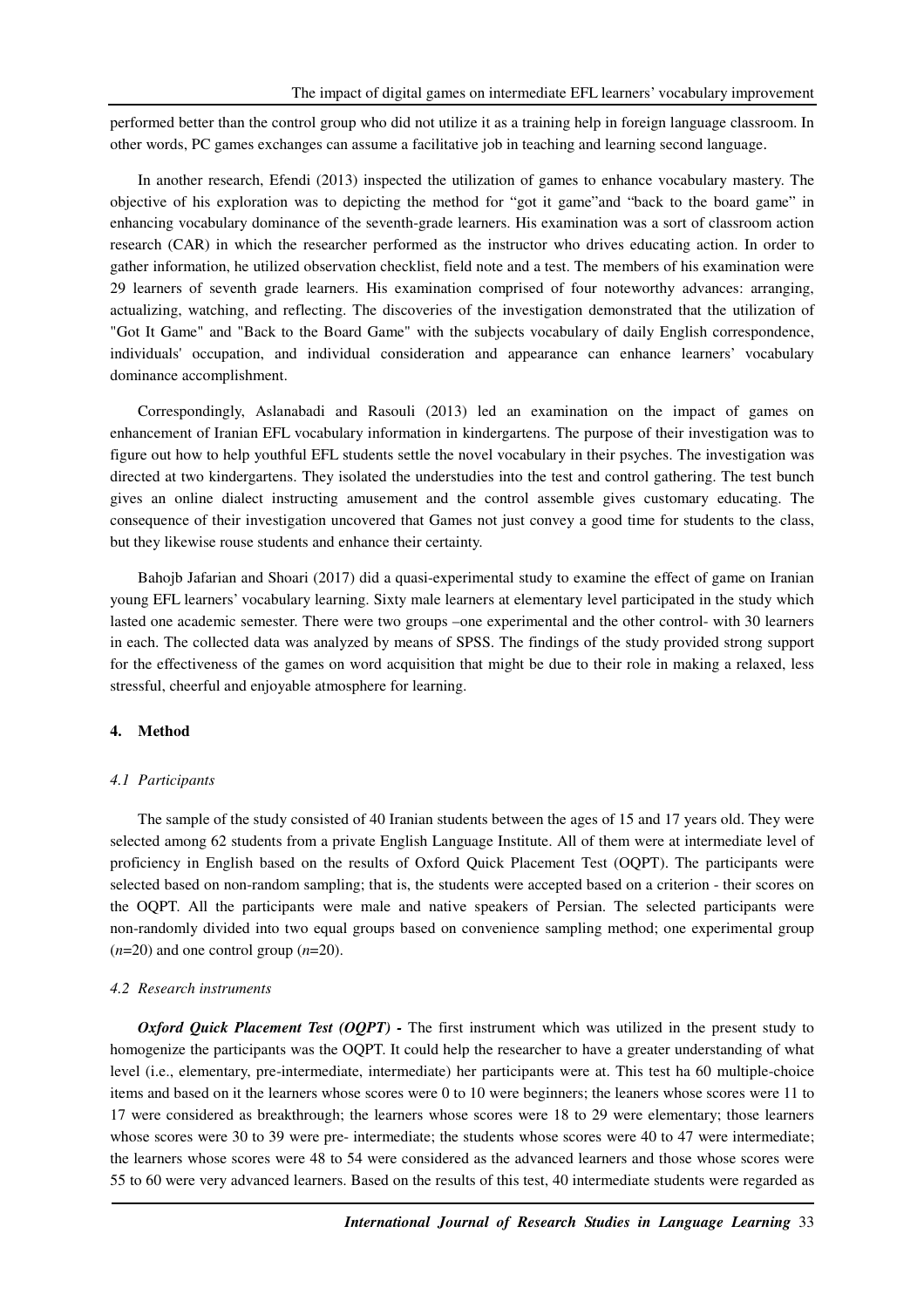the target participants of the current research.

*Researcher-made Vocabulary Pre-test -* The second instrument for gathering information was a researcher-made vocabulary pre-test which was designed based on the students' textbook. This test included 40 objective items. The test was piloted on a similar group in another institute whose course book and level were the same. After piloting, the necessary changes and modifications to achieve item characteristics, i.e., item facility, item discrimination, and choice distribution was made in the test. Finally, the test was prepared to use. Its reliability was calculated through KR-21 formula and it was (*r*= .987).

*Researcher-made Vocabulary Post-test -* The third instrument which was used in the current research was a researcher-made vocabulary post-test- the modified version of the pre-test. It was administered to determine the effects of digital games on the participants' vocabulary learning. All characteristics of the post-test was similar to the pre-test in terms of time and the number of items. The only difference is that the order of questions and alternatives were changed to wipe out the probable recall of pre-test answers. This test was regarded reliable since it was the modified version of the pre-test.

### *4.3 Data Collection Procedure*

First the OQPT was administered in order to manifest the participants' homogeneity in terms of English language proficiency. Forty participants out of 62 were selected for the target population of the present study. The participants were then assigned to two equal groups of 20- one experimental group and one control group. Then, all the participants were pre-tested and then the treatment was practiced. The researcher taught the experimental group using digital games. Students in the experimental group were taught English vocabulary consisting of the names of different animals, family members, colors and so through using digital game. The digital game software that used was called SHAIEx (Sistema Hipermedia Adaptativo para la ensenanza de idiomas en entorno Linex). SHAIEX stands for Adaptive Hypermedia System for the Teaching of Languages at Early Ages built in Linux.

On the other hand, students of the control group were deprived of such kind of the treatment. They received a traditional teaching method. The treatment lasts 15 sessions; the allocated time for each session was 60 minutes. In the first session, the students were homogenized; in the second session, the selected participants were pretested; in 12 sessions the researcher taught vocabulary to the students of the both groups through two different methods. In the last session (fifteen session), the researcher administered the vocabulary post-test to find out the possible effects of the treatment on the participants' vocabulary improvement.

### *4.4 Data Analysis*

In order to analyze the data, Statistical Package for Social Science (SPSS) software version 25 was used. Firstly, Kolmogorov-Smirnov (K-S) test was used in order to check the normality of the data. Secondly, descriptive statistics including means and standard deviation were calculated. Finally, to examine the impacts of the treatment on Iranian EFL learners' vocabulary, a paired samples t-test and an independent samples t-test were run. Paired samples t-test was used to compare the pre and post-tests of each group and independent samples t-test was run to compare the experimental group's pre and post-tests to the control group's pre and post-tests.

### **5. Results**

In order to analyze the gathered data, the SPSS software, version 25 software was used. Table 1 show that the statistics of scores are normal as the results obtained from using SPSS 25. In this case, the parametric statistics like independent samples t-test and paired samples t-test can be used to get the final results. While, in table 2, the descriptive statistics of both groups is presented. The means of both groups are almost equal. The experimental group's mean score is 11.27 and the control group's mean score is 11.67. This means that both groups were somehow similar at the beginning of the treatment.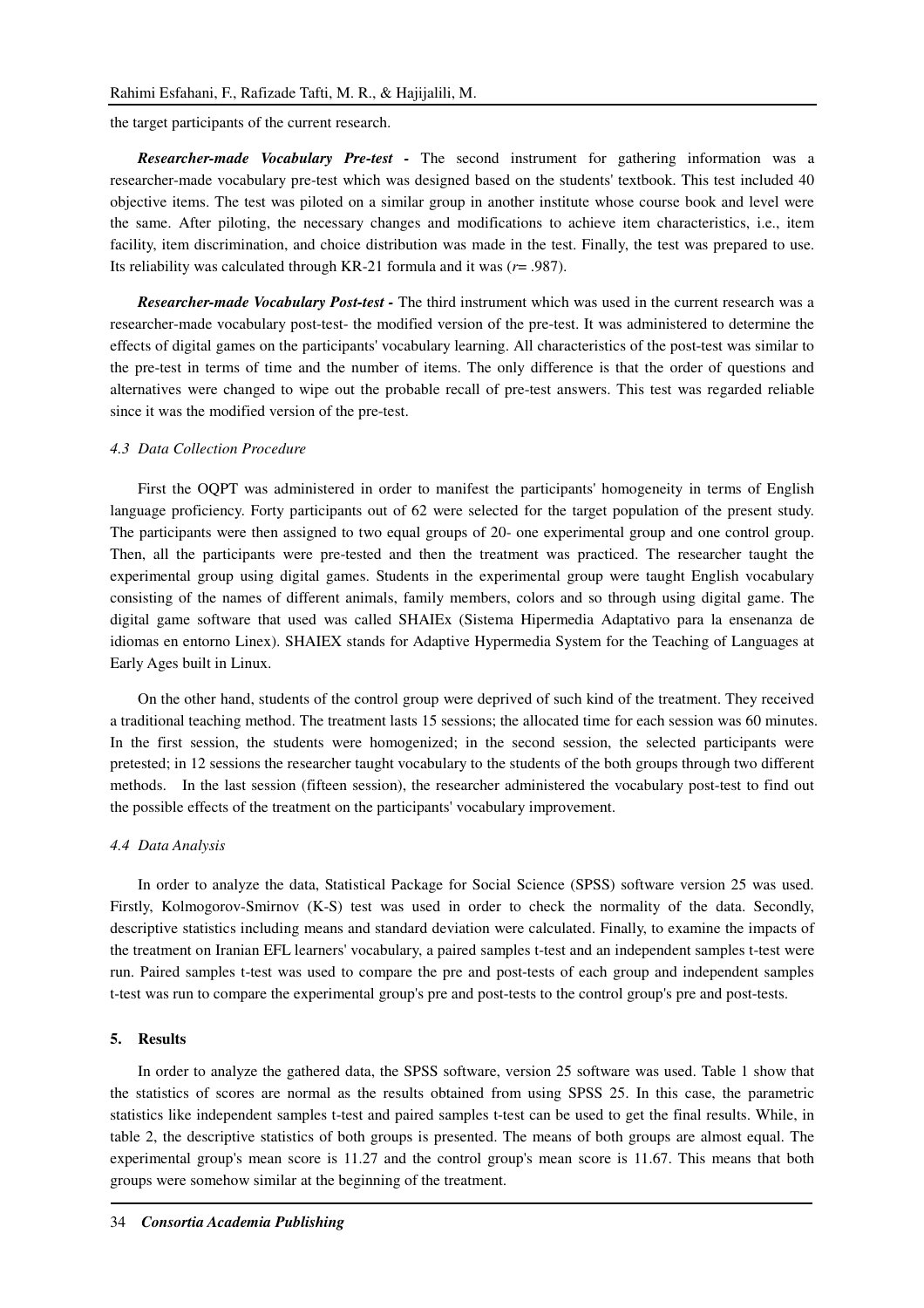### **Table 1**

| <b>Statistics</b>                |          | Exp. Pre       | Exp. Post     | Cont. Pre     | Cont. Post    |
|----------------------------------|----------|----------------|---------------|---------------|---------------|
| n                                |          | 20             | 20            | 20            | 20            |
| Normal Parameters <sup>a,b</sup> | Mean     | 11.27          | 15.37         | 11.67         | 12.35         |
|                                  | SD       | 1.61           | 1.78          | 1.71          | 1.98          |
| Most Extreme Differences         | Absolute | .23            | .16           | .18           | .17           |
|                                  | Positive | .23            | .08           | .18           | .17           |
|                                  | Negative | $-.15$         | $-.16$        | $-.12$        | $-.14$        |
| <b>Test Statistic</b>            |          | .23            | .16           | .18           | .17           |
| Asymp. Sig. (2-tailed)           |          | $.085^{\circ}$ | $137^{\circ}$ | $071^{\circ}$ | $133^{\circ}$ |

*One-Sample Kolmogorov-Smirnov Test (Groups' Pre and Post-tests)* 

*Note*. Exp.  $=$  Experimental, Cont.  $=$  Control, Pre  $=$  Pre-test, and Post  $=$  Post-test.

<sup>a</sup>Test distribution is Normal. <sup>b</sup>Calculated from data. <sup>c</sup>Lilliefors Significance Correction.

### **Table 2**

*Group Statistics (Pre-test of Both Groups)* 

|         | Groups             | Mean | SD   | <b>SE</b> Mean |
|---------|--------------------|------|------|----------------|
| Pretest | Experimental group |      | 1.61 | .36            |
|         | Control group      | 1.67 |      | .38            |

An independent samples t-test was used to show the scores of both groups on the pre-test. Results shows that there was no significant difference in the scores for experimental group (M=11.27, SD=1.61) and control group  $(M=11.67, SD=1.71)$  conditions with  $t(38)=.75$ ,  $p=.453$ . Since the Sig (.453) is greater than .05, the difference between the groups is not significant at  $(p<.05)$ . In fact, they performed the same on the pre-test.

### **Table 3**

*Group Statistics (Post-test of Both Groups)* 

|          | Groups             | Mean  | SD  | SE Mean |
|----------|--------------------|-------|-----|---------|
| Posttest | Experimental group |       | .78 | .39     |
|          | Control group      | 12.35 | .98 | 44      |

Table 3 showed the descriptive statistics of both groups on the post-test. The experimental group's mean score is 15.37 and the control group's mean score is 12.35. This means that the experimental group performed better than the control group on the post-test. Results shows that there was a significant difference in the scores for experimental group  $(M=15.37, SD=1.78)$  and control group  $(M=12.35, SD=1.98)$  conditions with t(38)=5.06,  $p=000$ . Hence, the difference between both groups is significant at ( $p<000$ ). In fact, the experimental group outperformed the control group on the post-test.

### **Table 4**

*Paired Samples Statistics (Pre and Post-tests of Both Groups)* 

|        | Groups     | Mean  | n  | SD   | <b>SE</b> Mean |
|--------|------------|-------|----|------|----------------|
| Pair 1 | Exp. Post  | 15.37 | 20 | 1.78 | .39            |
|        | Exp. Pre   | 11.27 | 20 | 1.61 | .36            |
| Pair 2 | Cont. Post | 12.35 | 20 | 1.98 | .44            |
|        | Cont. Pre  | 1.67  | 20 | 171  | .38            |

### **Table 5**

*Paired Samples T-test (Pre and Post-tests of Both Groups)* 

|        | Groups                 | Mean |      | SD SE Mean |      | df | Sig. (2-tailed) |
|--------|------------------------|------|------|------------|------|----|-----------------|
| Pair 1 | Exp. Post – Exp. Pre   | 4.10 | 2.44 | - 54       | 7.50 |    | .000            |
| Pair 2 | Cont. Post – Cont. Pre | .67  |      | - 35       | 191  |    | .073            |

Based on the descriptive statistics in the table 4, the mean scores of the control group on the pre and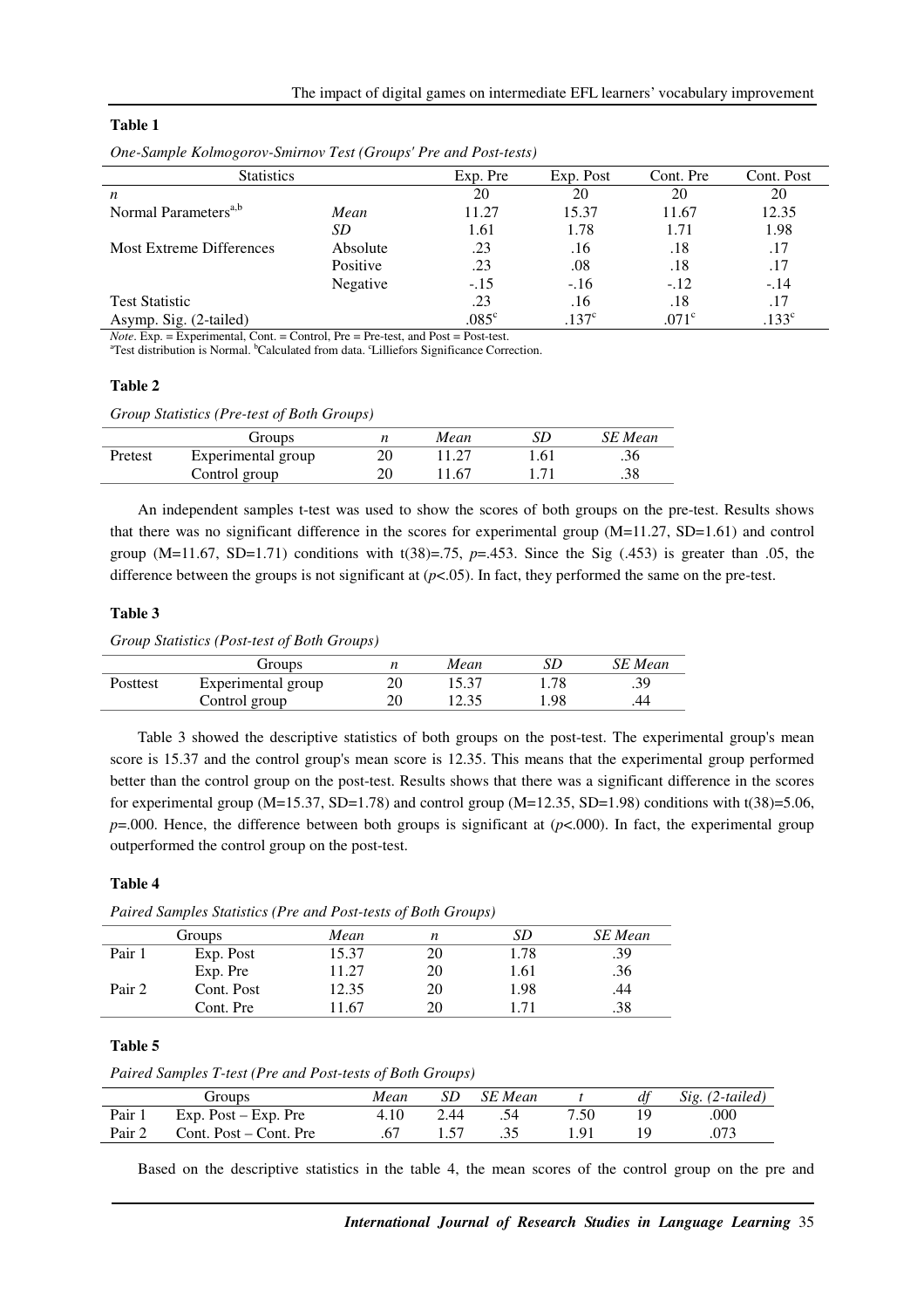post-tests are 11.67 and 12.35, respectively. The experimental group's mean scores on the pre and post-tests are 11.27 and 15.37, respectively. In table 5, paired samples t-test was used to compare the pre and post-tests of each group. Since Sig (.000) is less than .05, the difference between the pre-test and post-test of the experimental group is significant. Since Sig (.073) is greater than .05, the difference between the pre-test and post-test of the control group is not significant.

### **6. Discussion**

In this part the research question "Does using digital games have any significant effect on Intermediate EFL learners' vocabulary learning?" is answered dependent on the outcomes acquired in the tables above. Subsequent to gathering the data, the researcher analyzed them in order to find out the effectiveness of the treatment on the students' vocabulary improvement. The findings showed that the students who received the instruction through digital games had better performance on their post-test compared their pre-test. The results statistically revealed that the experimental group (digital games group) significantly did better on the post-test ( $p < .05$ ). Therefore, the first null hypothesis of the study "digital games do not have any significant effect on Intermediate EFL learners' vocabulary learning" was rejected. The results showed that digital games appeared to have a greater impact on the vocabulary learning of EFL learners.

The digital games had positive effects on the students' vocabulary knowledge. Learning vocabulary through games had accomplished a ton of consideration. Donmus (2010) believed that "The value of instructive games has been expanding in language training since they help to make language instruction absorbing"(p. 1497). As indicated by (Donmus, 2010), when games and instruction are consolidated, it may be educative and training situations can be entertaining. The students who learned with the utilization of games, increase uplifting mentalities and can be more inspired while learning.

During the twelve sessions of instruction, we tried to apply some new vocabularies used in the game in our speech. They presented what they have experienced while playing game. The learners get deeply in touch with the characters in the game which leads to a sort of interest and motivation. We observed the fact that the ones who played the game were more active and successful learners while doing some related tasks. We concluded that students who played the digital game were more motivated in class and were able to use the new vocabularies of digital games in their speech which were observed by the teacher in the class. Utilizing digital games results to engage learners in acquiring new vocabularies without stress and it makes much more motivated learners in learning process of English vocabularies because, learners apply new vocabularies in their speech in the class.

The findings of the current study are in line with Aghlara and Hadidi Tamjid (2011) who examined the impact of utilizing a digital computer game on advancing Iranian children's vocabulary learning. In the experimental group, the SHAIEx digital game was utilized though in the control group, English vocabulary was instructed through conventional strategies. The outcomes demonstrated that the mean score of the kids in the experimental group was fundamentally higher than those in the control group, showing the beneficial outcome of utilizing digital games in training English vocabulary to kids.

Games could bring fun for learners to the class, and also, they motivated learners and improved their confidence. The findings of the present research are compatible with Aslanabadi and Rasouli (2013) who investigated the effect of games on improvement of Iranian EFL vocabulary knowledge in kindergartens. The result of their study indicated that games motivated learners and increased their confidence.

#### **7. Conclusion**

Vocabulary has a paramount role in learning English language. Nowadays, educators endeavor to make an intriguing situation for showing vocabulary and not holding a candle to the current situation customary techniques for training which manages paper and pencil. Students in conventional techniques, for example,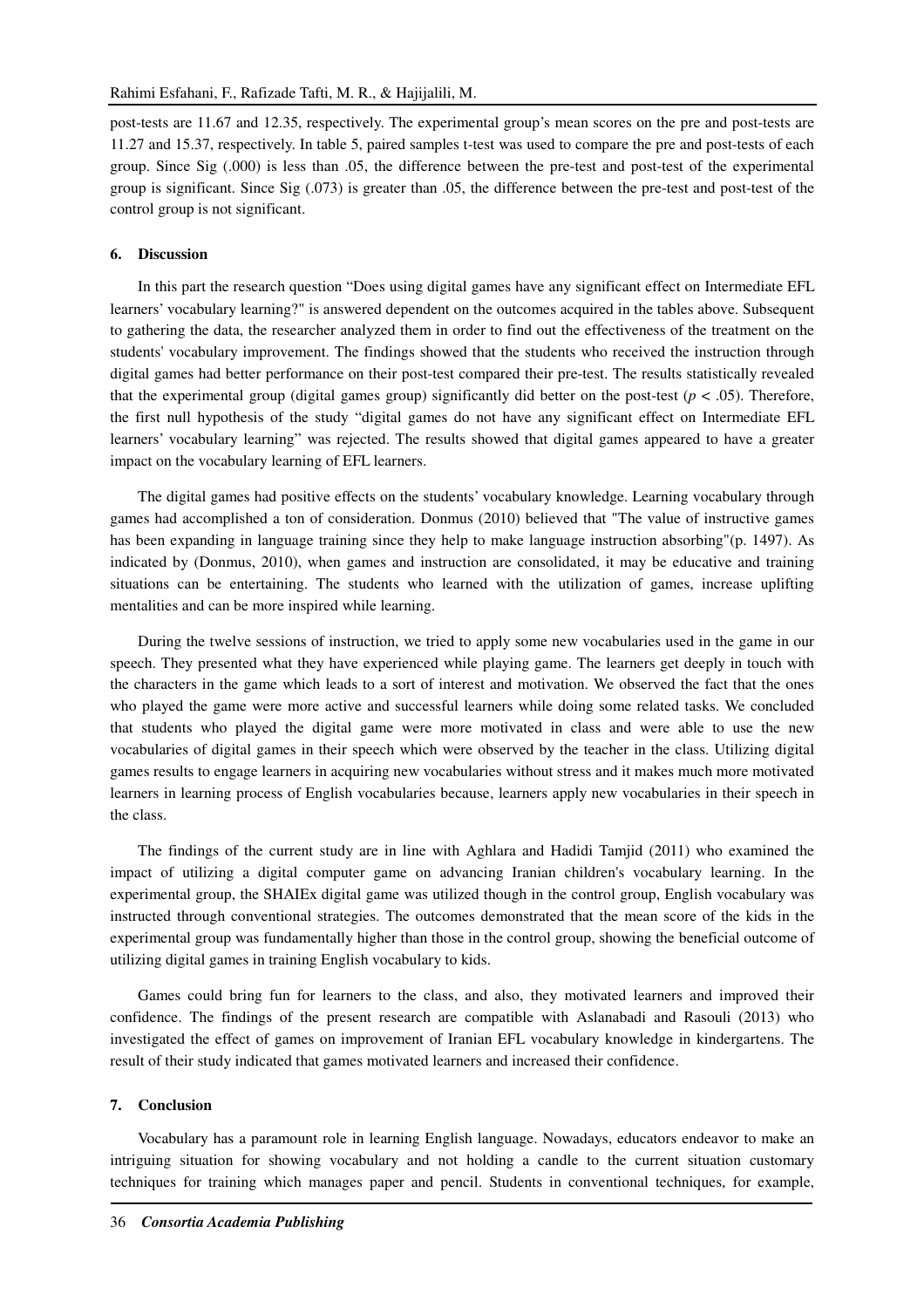Audio-lingual strategy, impersonate the instructor and rehash each word he/she says. It is repetition learning and not significant inclining. Students don't have any inspiration for going to class since, it is exhausting for them. There isn't any collaboration between students, so it is educator focused. This examination gives new information or perspectives to utilizing advanced recreations in learning vocabularies and this new information can impact on showing techniques vocabularies. It makes new condition for learning in which students can appreciate the learning procedure and their learning level can enhance by utilizing it. Games are not just fun, they can be instructive as well! In computerized recreations-based learning, educators influence utilization of games that to incorporate instruction and computer games. This technique engages students and can be actualized in classrooms for all ages and subjects.

Computerized games assist students with being dynamic members in our 21st technological society. Digital games help encouraging vocabulary learning and simpler retention vocabulary through, connection, inspiration for students and more important learning. As we began saying in this study, our students today are 'digital immigrants' and digital games are very much a part of their lives. The utilization of games in training presently can't seem to create to its maximum capacity and instructive digital games may not be promptly accessible for all learning situations. Notwithstanding, they present us a chance to educate in a way that lines up with the understudy premium, in this way expanding the likelihood of commitment and inspiration which may result in free and important learning. An open door not to be missed!

To summarize, it was discovered that utilizing games and exercises to rehearse vocabulary upgrades students' capacity to obtain words; energizes students' cooperation; and improves their inspiration. Besides, if there is chance to actualize digital games in our instructive framework, students will be all the readier to learn English particularly here English vocabularies. The utilization of digital games in training is one of the variables which make the students intrigued and inspired. Utilizing digital games in the classroom results in better inspiration and it simplifies the learning procedure of EFL students. The learning vocabularies turned out to be more pleasant. It connects with students in such games and there will be low stress condition for learning process.

It tends to be deduced from the findings of this research that digital games positively affect the learning procedure. Utilizing such games in the classroom results in better inspiration and encourages the learning procedure of students and their cognitive development. The learning procedure turns out to be significantly more pleasant and by involving students in such games, the anxieties associated with the learning procedure are definitely diminished. From all the clarification above, it tends to be presumed that the utilizing of games is a great strategy for instructing English vocabulary.

### **8. References**

- Aghlara, L., & Tamjid, N. H. (2011). The effect of digital games on Iranian children's vocabulary retention in foreign language acquisition. *Procedia-Social and Behavioral Sciences, 29*, 552-560. https://doi.org/10.1016/j.sbspro.2011.11.275
- Al Neyadi, O. (2007). The effects of using games to reinforce vocabulary learning. In H. C. T. Marifa (Ed.), *Action research and initial teacher education in the UAE* (pp. 99-107). HCT Press, UAE.
- Aslanabadi, H., & Rasouli, G. (2013). The effect of games on improvement of Iranian EFL vocabulary knowledge in kindergartens. *International Review of Social Sciences and Humanities, 6*(1), 186-195.
- Bahojb Jafarian, R., & Shoari, E. (2017). The effect of games on Iranian young EFL learners' vocabulary learning. *European Journal of English Language and Literature Studies, 5*(5), 12-24.
- Blachowicz, C. L. Z. (2007). *Best practices in vocabulary instruction*. Scott Foresman, National Louis University.
- Bradley, L, Lindstrm, B., & Rystedt, H. (2010). Rationalities of collaboration for language learning in a wiki. *ReCALL, 22*(2), 247-265. https://doi.org/10.1017/S0958344010000108
- Carter, R., & Nunan, D. (2002). *The Cambridge guide to teaching English to speakers of other languages.*